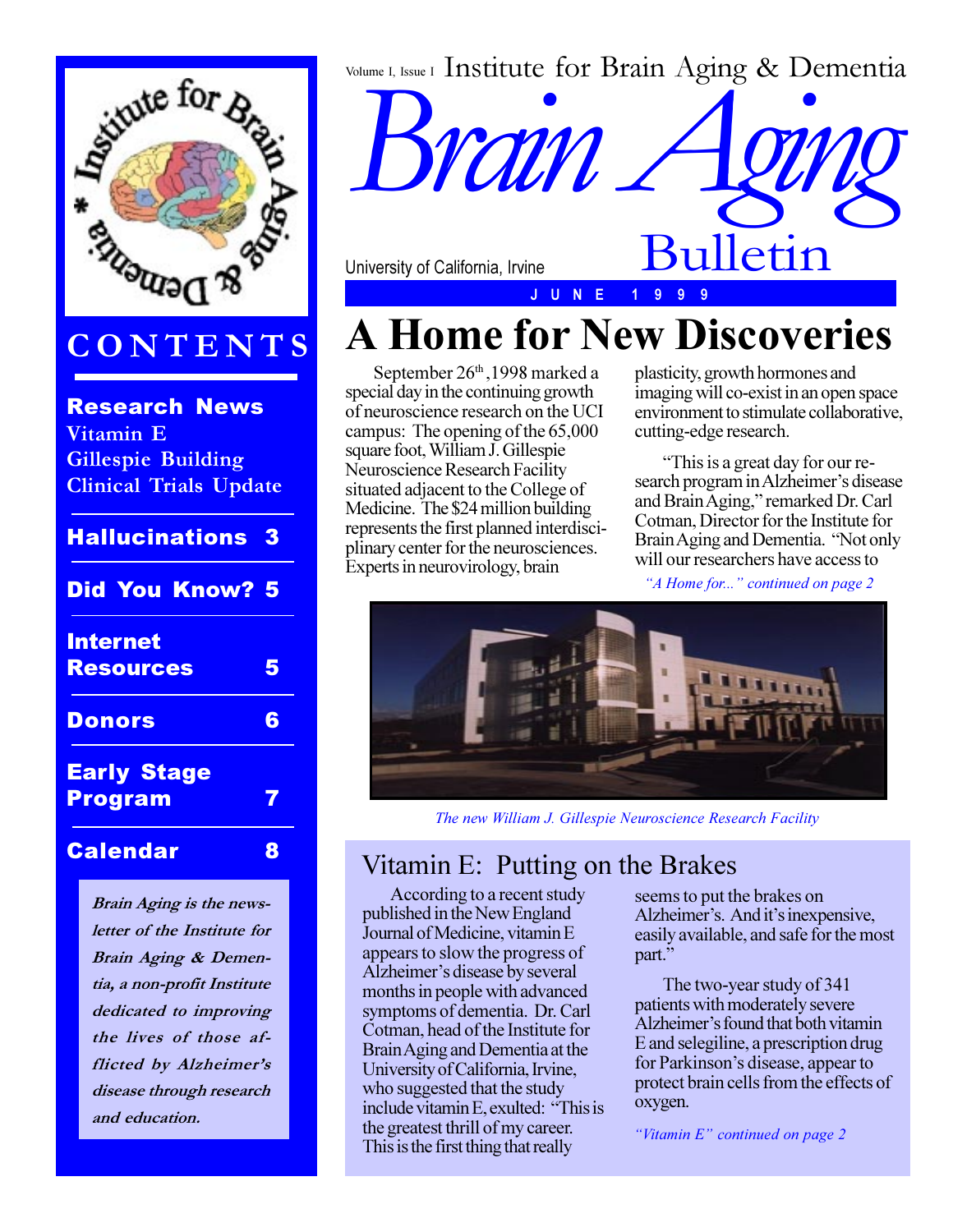*Brain Aging*

### **From the Director**

**Carl W. Cotman, Ph.D.** *Director, Alzheimer's* 



*Disease Research Center of California, Institute for Brain Aging & Dementia, at the University of California, Irvine*

I believe that we are in the<br>
midst of a paradigm shift in  $\blacksquare$  believe that we are in the the diagnosis and treatment of Alzheimer's disease. Over the past 10 + years most research had focused on identifying the basic causes of the disease. These included neurotransmitter deficits that disrupt signaling between neurons, definition of the mechanisms generating plaques and tangles and the discovery of genetic risk factors that can increase or decrease the probability of contracting the disease. Recently, we have found that the FDA approved the first intervention to improve function, e.g., Aricept, and as discussed in this bulletin the discovery that vitamin E can slow progression. Thus, research can now shift increasingly toward using information about what goes wrong to develop therapeutics to make things go right.

### *A Home for... continued from page 1*

state-of-the-art equipment and facilities, we will have the opportunity to interact on a daily basis with some of UCIs strongest intellectual resources. The campus administration has a long history of standing behind the growth of the neuroscience programs. Recently we ranked again with Harvard and Stanford among research programs internationally recognized for their excellence within this broad, complex discipline. The Chancellor's commitment to allocate precious infrastructure dollars to this facility boldly underscores the status of our program.

The Gillespie Building consists of integral components necessary to the conduct of top-flight research. A state-of-the-art tissue repository, a biocomputing facility, and a microscopy and imaging room are just a few of the high tech features to be shared by the building occupants. Research is about discovery, uncovering information layer by layer, and applying sound theories to hypotheses. It is a time-consuming effort. If we can speed up the process of discovery, create links where none existed before, and push the limits of our knowledge through

### *"Vitamin E" continued from page 1*

The research disclosed that large doses of the vitamin (patients were given 1000 i.u. of vitamin E twice daily) kept severe patients out of nursing homes or delayed other milestones up to seven months. Dr. Cotman also cautioned, however, that there can be mild side effects. Cotman himself takes 800 i.u. of the vitamins daily compared with the

creative discourse, then advances in biomedical care will follow at a much quicker rate. After all, as biomedical researchers we have dedicated our lives to improving the conditions of others," added Dr. Cotman. "We are poised at the brink of a revolution in how science is done. Once again UCI is taking the lead in this area.

Funding for the building was provided through grants from the National Institutes of Health, the State of California, the UC system, and private funds. Greatest thanks go to the leadership and visionary contributions of private donor William J. Gillespie.



recommended dosage of 30 i.u.

Researchers hope that the use of vitamin E will reduce the staggering costs of lifetime care for each Alzheimer's patient by delaying the cost of the disease. Currently, the cost of lifetime care averages \$200,000 in Orange County, including nursing-home expenses that average \$30,000 to \$40,000 per year.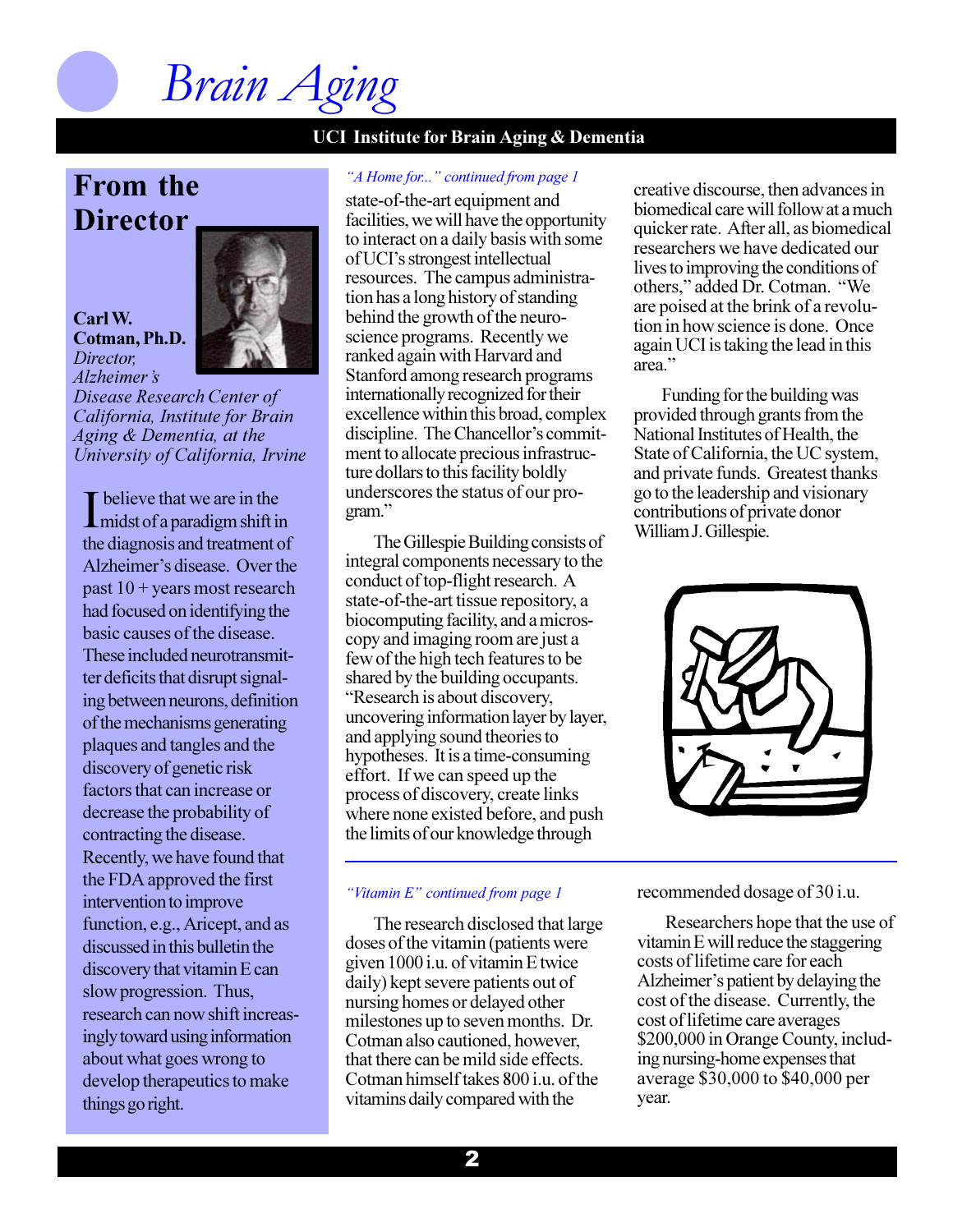# *Brain Aging*

### **UCI Institute for Brain Aging & Dementia**

# **Is it Really a Hallucination?**

### *Cordula Dick-Muehlke, Ph.D.*

Sometimes it is difficult to distinguish between hallucinations stemming from dementia and symptoms related to early traumatic experiences. Distinctions are critical. Misdiagnosed symptoms may result in inappropriate therapies and prolonged frustration for both patient and caregiver. An experienced health care professional can make all the difference. The case history below illustrates why.

On several occasions, a 70 year old woman with severe dementia due to Alzheimer's disease began repeatedly shouting that someone was about to kill her while attending adult day care. She would become agitated, appear terrified, and clench her fists while uttering fragmented statements like, "Very scary, she's going to  $come...$  Is she there? $\ldots$  Oh God, please take me." At times, she appeared to be responding to an imaginary person and would mimic the threatening behavior she believed was being directed at her but could not verbally describe to staff members. For example, during one incident, she tried to explain the look of terror in her face, shouting,  $H$ e...he..." and, when she could not complete her sentence, grabbed a staff member's clothing at the neckline. She exhibited startle responses and screamed in fear when a male staff member would enter the room. These incidents rose to the level of panic attacks, with characteristic symptoms of sweating, trembling and shaking,

shortness of breath, and unsteadiness. When staff members attempted to alleviate her anxiety through reality orientation (e.g.,  $\sqrt{\ }$ No one is going to hurt you"), she became even more insistent that she was in immediate danger. Her symptoms were also resistant to Ativan, an anti-anxiety medication prescribed by her physician.

It is not uncommon for a facility to transfer an individual with difficult-tomanage symptoms to an inpatient geropsychiatric unit for "further" evaluation" or to discharge a combative patient as a danger to others before thoroughly investigating the cause of the symptoms or exhausting available pharmacological and nonpharmacological management strategies. In this case, the woman appeared to be having visual hallucinations (i.e., seeing imagined figures threaten her), although staff members were also concerned that she might be a victim of elder abuse. Upon interviewing the family, staff members learned that neither of these apparent

### **Persons with dementia typically express a desire for safety and security in response to increasing confusion.**

explanations accounted for the woman's symptoms. It was discovered that this woman had been severely abused as a child by both of her parents, who were alcoholic. She repeatedly saw her parents involved in fist fights and was herself the victim of verbal and physical abuse.

As this woman's dementia worsened, she became unable to differentiate childhood memories of abuse from present reality and started exhibiting symptoms of post-traumatic stress disorder (PTSD). She began reliving

her trauma with the husband and daughter who now represented her abusive father and mother as well as with adult day care staff members. Her agitation, anger, and intense fear were not responses to imagined situations (i.e., hallucinations) but to events from her past that were as real and terrifying now as they had been in her childhood. In PTSD, the individual has repeated and intrusive recollections of the trauma, acts or feels like the trauma is recurring, experiences intense psychological distress, avoids reminders of the



trauma, and exhibits symptoms of increased arousal (e.g., hypervigilance). Although many older persons have experienced traumatic events at some point- through abuse, war, or accidents- the occurrence of PTSD in dementia is only beginning to receive attention in the literature (McCartney & Severson, 1997).

Once the cause of this woman's symptoms had been identified, the approach to care was shifted away from reality orientation to reassurance and comfort. Persons with dementia typically express a desire for safety and security in response to increasing confusion. In this case, re-emerging traumatic experiences

*Hallucinations continued on page 4*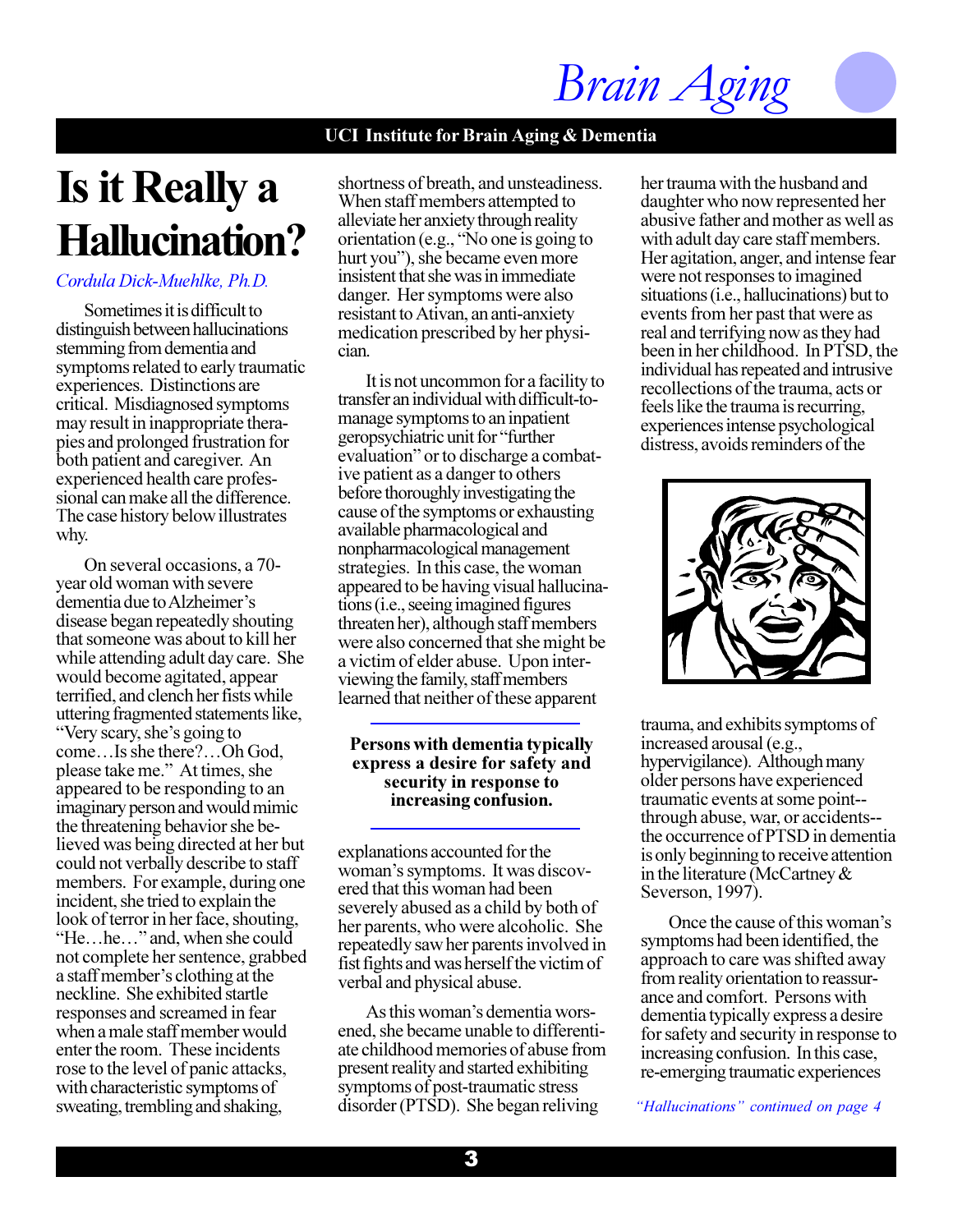

### *Hallucinations continued from page 3*

abilities she once used to insulate herself from past traumas, this woman reverted to the abused child seeking protection and love. Consequently, staff members stopped trying to convince her that no one intended to hurt her and started responding to her underlying fears with reassurances (e.g., "You are safe here"). She began allowing staff members to hold her in a comforting manner or would cuddle a stuffed animal to soothe herself. These behavioral approaches in combination with a change in medications to Zoloft and Risperdal significantly reduced this woman's distress and allowed her to enjoy the activities and opportunities for socialization available to her at adult day care. compounded the need to feel protected. Robbed of the cognitive

This case clearly illustrates the importance of understanding an individual's past history when difficult-to-manage behaviors occur. It would have been easy to assume that this woman was one of the many dementia patients who experience

### **An experienced health care professional can make all the difference.**

hallucinations. Life-enhancing care, however, involves looking beyond obvious explanations and understanding the interaction between cognitive deficits and an individual's life experiences. Although dementia has characteristic symptoms, it is a disorder that affects its victims individually. Therefore, as this case demonstrates, professionals should tailor care to the individual rather than rely on generic approaches.

# **Clinical Trials Update**

### *Recently Completed Trials*

We have recently completed the enrollment of subjects into several important clinical trials. Specifically, more than fifty subjects at UCI have completed various studies of the compound, **metrifonate**, a drug manufactured by Bayer Pharmaceuticals that acts to produce more available acetylcholine, the primary neurotransmitter that is deficient in Alzheimer's disease. Bayer's data on this drug are currently under review by the FDA, for permission to market the drug for the treatment of Alzheimer's disease. We will keep you posted on Bayer's success with the FDA.

We have also recently completed enrollment of a trial to test **estrogen** replacement therapy (Premarin) in hysterectomized women who have mild to moderate stages of the disease, for its ability to improve cognition and delay progression of the disease. We will have results from this nationwide study in the next couple of months.

### *Currently Enrolling Trials*

**Melatonin Trial:** We have been enrolling subjects in a new study that is recruiting subjects with sleep disturbances as part of their Alzheimer's disease. The study will test the ability of **Melatonin** to improve sleep patterns in these patients over a thirteen-week period of time.

**Mild Cognitive Impairment (MCI) Trial:** We are currently recruiting for a three year dementia prevention trial targeted at persons with mild cognitive impairment (isolated memory problem, but not yet Alzheimer's disease), in which **Aricept and Vitamin E** will be used to try to prevent the occurrence of dementia in these subjects.

**For Control Subjects Only: MCI Instrument Protocol:** In conjunction with the "Mild Cognitive Impairment (MCI)" trial, we will be testing some of the paper and pencil tests from that trial on normal control subjects. This trial will give us normative data on these measures for comparison with the data from the patients with Mild Cognitive Impairment.

**Olanzapine Trial for Treatment of Psychosis Symptoms:** Successful treatment of the psychosis symptoms (*e.g.,* hallucinations, delusions) that may be associated with Alzheimer's disease is the next problem under research. In collaboration with Eli Lilly and Company, we will be testing the ability of **Olanzapine** to treat these psychosis symptoms. Olanzapine is currently FDAapproved for the treatment of schizophrenia, but not yet available for the treatment of AD.

**For Men Only: Testosterone Trial :** A new preparation of **Testosterone** gel, available in a patch form, will be tested for its ability to improve cognition (mental processing) in male patients with Alzheimer's disease. Simultaneously, we will be testing the ability of the compound to improve memory and cognition in normal male control subjects who do not have Alzheimer's disease.

For more information on clinical trials at our center, please contact Catherine McAdams-Ortiz, RN, MSN, GNP or Jamie Reiter, Ph.D. at (949) 824-2382.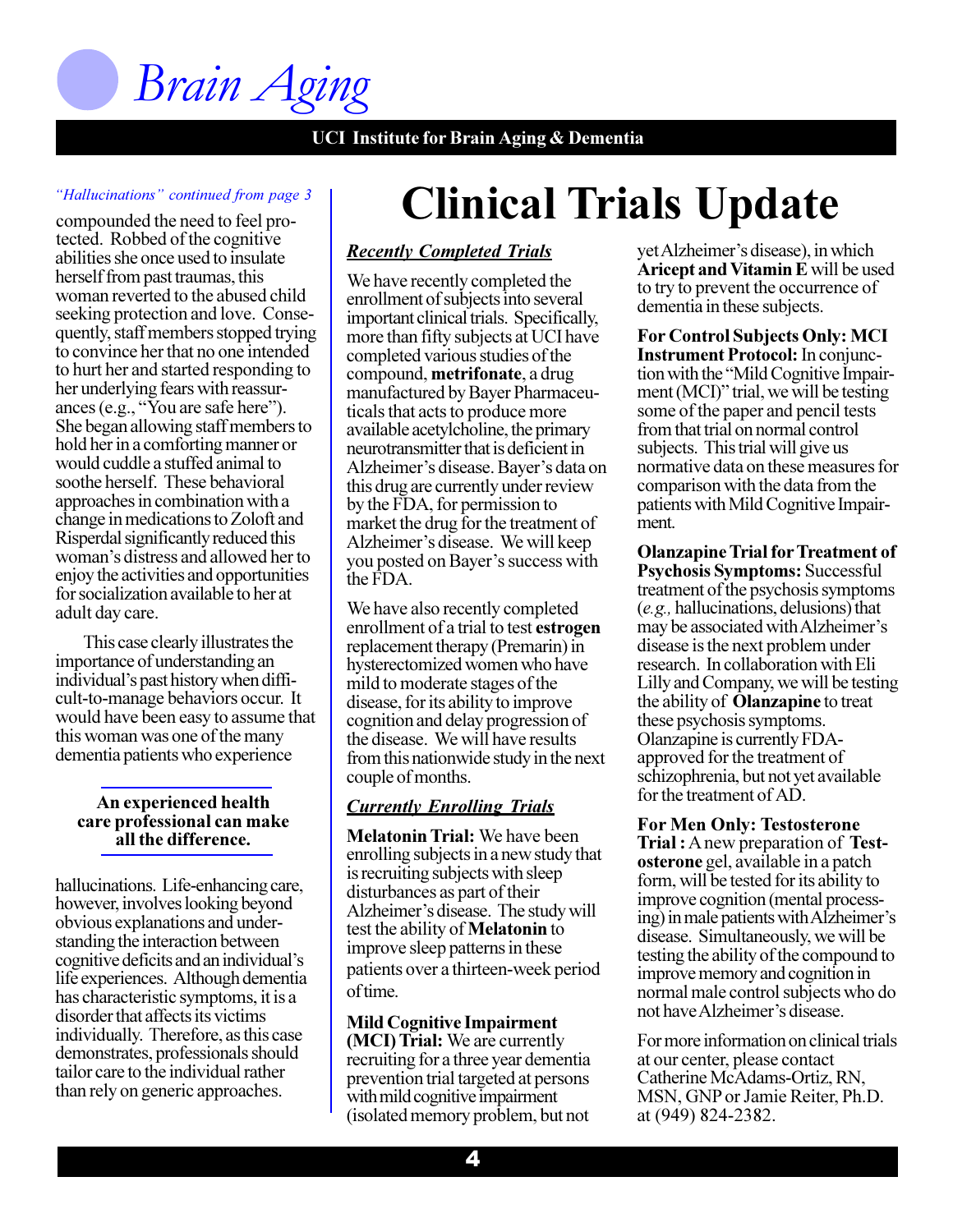*Brain Aging*

## **Attention Registered Tissue Donors:**

**24 Hour Pager Number Changed**

In an effort to better serve our patients and their families, we have changed the company which is responsible for our paging service. Unfortunately, we could not maintain our old pager number with the new company. Thus we have a new 24-hour emergency pager number that should be called immediately to inform us of a tissue donation. **Our new pager number is (714) 506-4004**. All registered tissue donors should receive new "blue" donor cards to replace the old cards by mail in the next few weeks. Please be sure that relatives, nursing staff, or friends who currently hold a donor card get a new one as soon as possible. If you need additional cards or did not receive your new cards by mail, please call the Tissue Repository at the Institute for Brain Aging & Dementia at (949)824- 5032.

## **Did You Know?**

**The Institute for Brain Aging and Dementia is currently recruiting healthy adults to participate in its Successful Aging Program. Your participation will help researchers to compare the effects of normal aging with those caused by neurodegenerative diseases** such as Alzheimer's disease.

**If you have any questions or are interested in participating, please contact Jamie Reiter, Ph.D. at (949) 824- 2382.**

## **Internet Resources**

 **Alzheimer's Association** http://www.alz.org  **Alzheimer.com** http://www.alzheimers.com/site http://www.alz.uci.edu  **Alzheimer Research Forum** http://www.alzforum.org  **ADEAR** http://www.alzheimers.org

**Family Caregiver Alliance Website** http://www.caregiver.org  **Institute For Brain Aging & Dementia Lake Solitude Media** http://www.hicom.net/~lakesolitude/index.html **Online Alzheimer's Disease Bookstore** http://members.aol.com/healthbook/alzheimers

## **Join UCI at Memory Walk 1999**

The 5th annual Alzheimer's Association-sponsored Memory Walk occurred on October 3, 1998. The walk, which included nearly 5000 participants, originated at the beautiful Irvine Spectrum. Approxi-

mately \$323,000 in total funds have been collected to date. "The money raised is critical to the continuing operation of the free services to patients, caregivers, and family members that the Alzheimer's Association provides. I am so grateful to the community for their continued support. This year, our participant and donation count jumped by nearly 50% over last year's event," said Kim Robinson, Associate Director of the Orange County Alzheimer's Association. We are thankful to UCI for their generous support. Team Leaders Elizabeth Eastin & Lori Lewis, once again did a great job in motivating patients, their families, UCI staff and Leisure World residents to join in the fight. This year 378 people joined the UCI Team and helped raise nearly \$10,000 for

the cause," continued Kim. For the third year UCI won the award for "Largest Not-For-Profit Team" and "Most Ghost Walkers." "My heartfelt thanks are extended to all who made this day another bench-



### *1998 UCI Memory Walk Team*

mark in the event's history." The **1999 Memory Walk will take place on Saturday, October 2.** The UCI Team will once again offer a free Institute for Brain Aging Tshirt to all walkers who sign up with the team before the registration deadline. Please call 949-824-2382 for more information or to be added to the Memory Walk mailing list.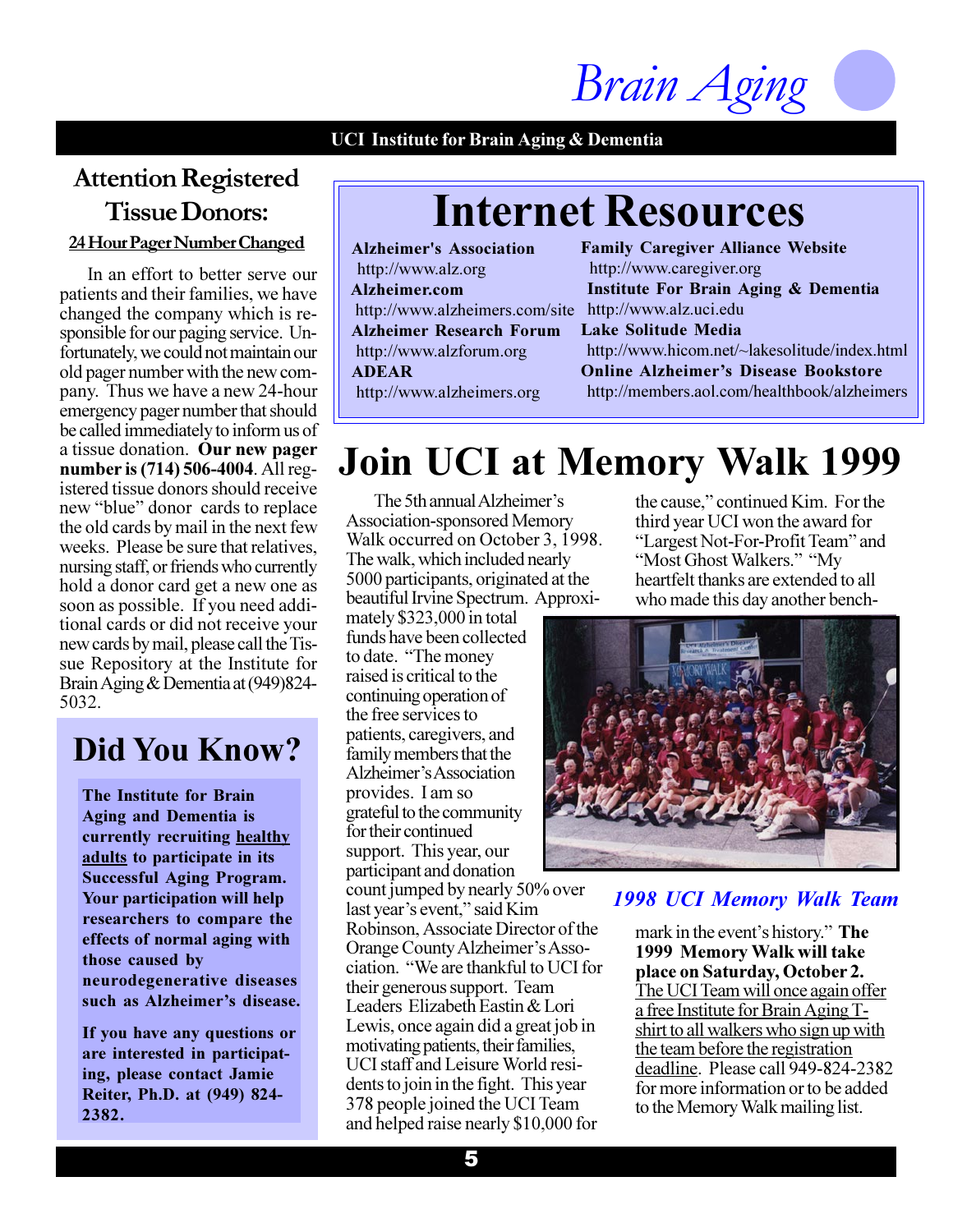# *Brain Aging*

### **UCI Institute for Brain Aging & Dementia**

## **Donors**

Bayer Pharmaceuticals W. M. & Jeanne Blair The Community Foundation of the Jewish Federation of O.C. Burt & Beverly Davidson Eisai Inc. Jean Mae Griffin Corbin Hewitt Milton & Evelyn Jacobson W.M. & B. Jeanne Mark C. Johnson Novartis Jack & Mickey Roberts Senior Care Resources SoCal Home Care, Inc. Thomas & Joyce Tucker The Woman's Club of Orange

### *MEMORIALS*

**In Memory of Ford Babcock** Randy & Debbie Foster Dwight & Billie Foster

**In Memory of Pauline Bakalar** Ruth B. Kriegel

**In Memory of Angelo Bando** United Singles Club

**In Memory of Jeane Bartow** Phila Hurlbert Mr. & Mrs. Bruce Billington

### **In Memory of Dan Bay**

Helen L. Bay Jane S. Debie Celia M. Galer Joy Lyiuwaan Mr. & Mrs. Jergan Knuth Mr. & Mrs. Gerald Weave Roy & Louise Wente

### **In Memory of Helene Brown**

Computer Dynamics, Inc. Tina Raff Cremer Phillip & Leah C. Pickman Heric Silva John & Maran Zyhailo

**In Memory of Olga Catale** William & Betty Caldwell

### **In Memory of Joseph Chevalier** Dorothy & Harry Schulner

**In Memory of Gina Costa** Charo Chicken- Huntington Beach Corona Del Mar- Chamber of **Commerce** 

**In Memory of William W. Drewry, Jr.** Mary Louise Drewry R.W. & Marian Fay Rockwell

**In Memory of Al Eckerling** Burton & Esther Hartman Lester & Rosalie Schweit

### **In Memory of Stanley Ellis** John & Robin Ellis

**In Memory of John R. Feehan** Dorothy A. Feehan Joseph K. Haines Hobert & Hazel Hankla Ethel B. Kolbe Claudia Martorana

Evelyn Smith Michael G. Stenko

Kkathleen F. Malinski Caroline Smith

**In Memory of Dorothy Flitcroft** William & Tammy Jackson

**In Memory of Robert Goodwin** Robert & Rose Mary Peterson

**In Memory of Dorothy Houghton** John & Ann McClintock Hermina S. Fischer

**In Memory of Opal Jenks** Rudolph & Gladys Jacks

#### **In Memory of Irene Jean Knox** Herbert A. Thelen

**In Memory of Donna B. Lemmon**

Amy Arthur Brita Lemmon Carol Lemmon Deborah Stevens John L. Stevens Emil & Shirley Berger

### **In Memory of Jean Levy** Robert & Judy George

**In Memory of Roy Matsuda**

### Carl & Marian Simonian

**In Memory of Glenna Moore**

Mr. & Mrs. John Baldwin Richard & Gloria Barrera Donna R. Beale Rose M. Beamon James & Susan; Behling Bill & Mary Frances Bell Linda L. Burbach-Hohensee Krista H. Burns

David A. Colletti Walter & Grace Cook Tony & Nancy Cota Patricia H. DeGraff Diamond Vogel Paints Raymond & Merle Dingfield Kevin E. Doyle Mrs. Ruth Eckman Frank & Darlene Fanelli Mrs. Betty Fankhauser & Family Marita K. Frigo Deborah J. Gannon Thomas & Sar Gilroy Leroy & Helen Hayes Patrick E. Heeley Harold & Marilyn Kelley Leader Escrow, Inc. John & Helen Lopez Gerard & Rosemary Lyons Mr. & Mrs. William Mackey & Family Donald & Brenda McGregor John & Janice Moore George & Mary Moore Sandra A. Nelson Scott Hill & Maryann Rodeman Charles & Cheryl Sheets Glenn & Donna Spanton Keith & Judy Stefanovitz Earl & Gerry Swift Charles R. Teal Tony & Sheila Tennaro M.L. & Donna Wegnes Alice E. White Stephen & Shelley White Sue E. Whitney Dale A. Wiggum John & Catherine Wiggum

**In Memory of Robert Munnell** Barry & Joan Nugent

### **In Memory of Betty Ocello**

Ellen C. Calderella Patricia Escalante Connie & Lou Limperes Marie Mazzarelle Bernard Stelzer Cari Williams Dorothy Winters Kathleen M. Winters Richard  $& D$ 'dee Winters

### **In Memory of Albert "Bud" Owens**

Mary Rose Boldway Betty Johnson

### **In Memory of Rene Peter Regla**

Angeline Ardanaz Louis A. Audet Andrea Bonneau Richard & Lydia Dell William Holden Mr. & Mrs. Jacob Kostyzak Charles M. Maltbie, Jr. Ray & Rose Merk William & Loween Meyer Robert & Marilou Morris Mrs. Marcelle Nicholas & Family Aimee A. Nougue Rose Pelous Steve Philpott Sophie & Gabina Quinatana Andre & Noeline Regla Mrs. Cecile Regla Mr. & Mrs. Peter Regla Gerhard Vogel

### **In Memory of Thomas Ryan**

Samuel & Norma Helman Betty L. Merrill Donald & Betty Reid Janice M. Warehime Gordon S. Fisk Samuel & Norma L. Helman Betty L. Merrill Donald & Betty Reid Janice M. Warehime Richard M. & Joan K. Wenneson Bernice B. Wenzel

### **In Memory of Louise Reitz**

Larry & Juliet Hughes Roy & Helen Mandry

**In Memory of Betty Ross** Alan & Naomi Lawrence

### **In Memory of Hans C. Ruyter**

Jack Acosta Virginia H. Adair Phoenix Christine Alexander Clement & Maria Alphonzo Stephen Barney Elizabeth Burns Blanca Estela Casas Thomas A. Cootz Delores L. Crawford David Dooley Barbara Dosher Paul Eklof

*Donors Continued on Page 7*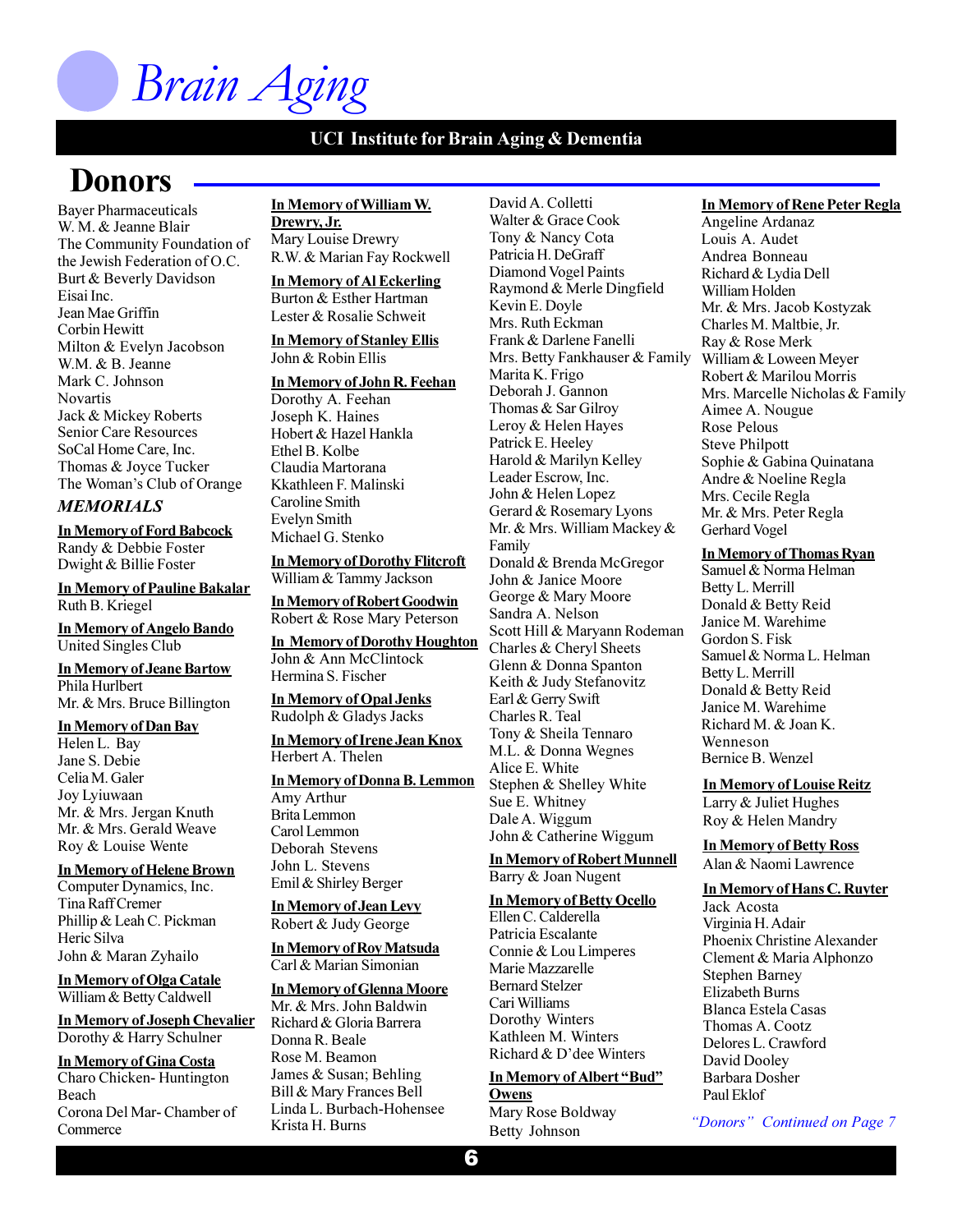

## **Early Stage Program Available**

Persons in the early stages of Alzheimer's disease often become isolated and may experience bouts of depression. No longer able to drive, they give up many favorite activities and may see friends less frequently. The symptoms of the disease – such as memory loss and word-finding difficulties – may leave the individual feeling embarassed and hesitant to venture out. While understandable, the tendency to withdraw after receiving a diagnosis of Alzheimer's disease may unnecessarily worsen the dementia and speed decline. Especially in the early stages  $-$  and long into the dementia  $-$  the afflicted remain able to enjoy and benefit from participating in meaningful activities.

In an effort to meet the needs of persons in the early stages of Alzheimer's disease, the Institute for Brain Aging and Dementia collaborated with Adult Day Services of Orange County to create the Adult Activities Center. The only program of its kind in Orange County, the Adult Activities Center offers specialized activities ranging from cognitive skills classes to recreational outings for persons with mild dementia. In addition, the program provides education and support to caregivers. Family members are encouraged to enroll in "Living with Alzheimer's Disease," a three-week course taught periodically throughout the year by Cordula Dick-Muehlke, Ph.D. These classes provide caregivers with basic information about Alzheimer's disease, coping with caregiver stress, managing behavioral symptoms, and accessing community resources. Caregivers are given an opportunity to talk about their emotional reactions to the diagnosis and connect with each other as well as learn essential information.

Participating in the Adult Activities Center can enhance the lives of both caregivers and their loved ones with dementia. Recently, caregivers who had used the Adult Activities Center for three or more months were surveyed about program benefits. As a result of participating in the Adult Activities Center, caregivers reported having more time for personal activities (89% of respondents), being less stressed (82%) and more relaxed (79%), and gaining a better understanding of dementia (82%). In addition, these caregivers found it easier to continue working (75%) and were less isolated (75%). Caregivers also reported that their loved ones were happier (86%), more interested in life (61%), and less anxious  $(61%)$  and depressed (57%) as a result of participation. Recognizing these benefits, 86% of the caregivers wished they had enrolled their loved one in the Adult Activities Center earlier.

To enroll in the Adult Activities Center programs and/or educational series contact Lynn Rodriguez, M.A., at Adult Day Services of Orange County, (949) 548-9331.

Susan Gumbrecht Carol T. Leonard Ning & Carol Li Raymond & Lesley Losacco Frank Meyskens Hans & Hertha Nendorff Rosetta Plastino Ray & Judi Pressick J. Leslie Redpath Isaac Scherson Edward Wagner Francine O. Wai Hon. Shahla Sabet & Toni Wood, M.D.

### **In Memory of Patricia Sassone**

Hemmo & Dorothy Alting-Mees Maurice & Sally Bachelis Joann Chamorro Patrica Higuera Betty Leonard Alan & Maggie Morphett John & Beverly O'Connor Robert & Shirley Schneller Robert & Helen Schulz Warrent & Melinda Stell

*<u>Donors'' Continued from Pg. 6 In Memory of Robert Serve Alzheimer's Disease Research<sup>\*</sup>*</u> **In Memory of Robert Serve** W.M.J. & Caroline Crawford

> **In Memory of Gerda L. Siegel** Carol Bander Evelyn & Harold Brown The Donald Cohen Family Barbara & Ken Molnar Roy Ringo Lester Schumow Pearl Sherman Benjamin S. Tani Julie Fine & Brian Wright

**In Memory of Theresa C. Simpson** George & Mary Moore

### **In Honor of Lois Spear**

**In Memory of Evelyn Swanson** Preston & Edith Stiles Floyd & Helen Heiss

**In Memory of Cecil Wallis** Gordon & Darlene Powers

**In Memory of ArthurWeiss** Ruth B. Kriegel

**In Memory of Alice Williams** Naomi B. Stanley Richard & Myrtle Stickel

**Center of California at the UCI Institute for Brain Aging & Dementia 1100 Gottschalk Medical Plaza**

**Irvine, CA 92697-4285**

*For appointments call: 949-824-2382*

**Carl W. Cotman, Ph.D.** Program Director

Ruth Mulnard, R.N., D.N.Sc. Associate Director Cora S. Tasaki, M.D., Neurologist F. Jacob Huff, M.D., Neurologist Malcolm B. Dick, Ph.D., Neuropsychologist Julene Johnson, Ph.D., Neuropsychologist Cordula Dick-Muehlke, Ph.D., Clinical Psychologist Elizabeth Eastin, Clinic Manager Lori Lewis, Patient Care Coordinator Catherine Ortiz, M.S.N., G.N.P., Clinical Trials Coordinator Jamie Reiter, Ph.D., Psychometrist/ Control Testing